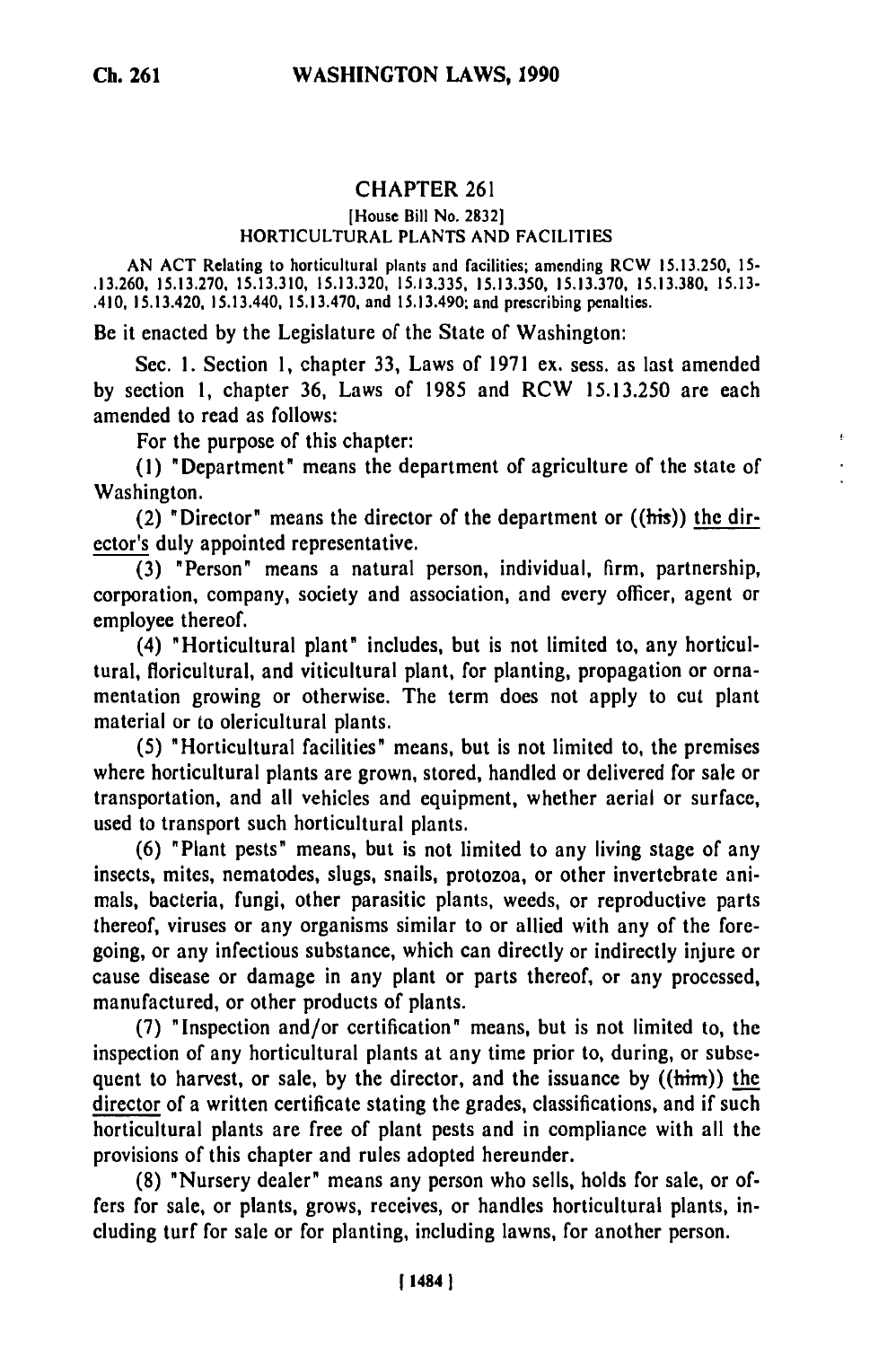**(9)** "Sell" means to sell, hold for sale, offer for sale, handle, or to use as an inducement for the sale of another article or product.

**(10)** "Master license system" means the mechanism established **by** chapter 19.02 RCW by which master licenses, endorsed for individual state-issued licenses, are issued and renewed utilizing a master application and a master license expiration date common to each renewable license endorsement.

Sec. 2. Section 2, chapter 33, Laws of 1971 ex. sess. as amended by section 2, chapter 36, Laws of **1985** and RCW 15.13.260 are each amended to read as follows:

The director shall enforce the provisions of this chapter and  $(\text{he})$  may adopt any rule necessary to carry out its purpose and provisions including but not limited to the following:

**(1)** The director may adopt rules establishing grades and/or classifications for any horticultural plant and standards for such grades and/or classifications.

(2) The director may adopt rules for the inspection and/or certification of any horticultural plant as to variety, quality, size and freedom from plant pests.

**(3)** The director shall adopt rules establishing fees for inspection of horticultural plants and methods of collection thereof.

(4) The director shall when adopting rules or regulations under the provisions of this chapter, hold a public hearing and satisfy all the requirements of chapter 34.05 RCW (administrative procedure act) as enacted or hereafter amended, concerning the adoption of rules and regulations.

Sec. **3.** Section **3,** chapter 33, Laws of 1971 ex. sess. as last amended **by** section 3, chapter 36, Laws of **1985** and RCW 15.13.270 are each amended to read as follows:

The provisions of this chapter relating to licensing do not apply to: **(1)** Persons making casual or isolated sales that do not exceed one hundred dollars annually; (2) any garden club, conservation district, or charitable nonprofit association conducting not more than three sales per year for not more than four consecutive days each of horticultural plants as defined in RCW 15.13.250 and which are grown **by** or donated to its members; (3) educational organizations associated with private or public secondary schools. However, such a club, conservation district, association, or organization shall apply to the director for a permit to conduct such sales. ( $(A$ -two **dollar fee shall** be **asssed))** The director shall adopt rules establishing a fee for the permit.

**All** horticultural plants sold under such a permit issued **by** the director shall be subject to all the other provisions of this chapter except licensing as set forth herein.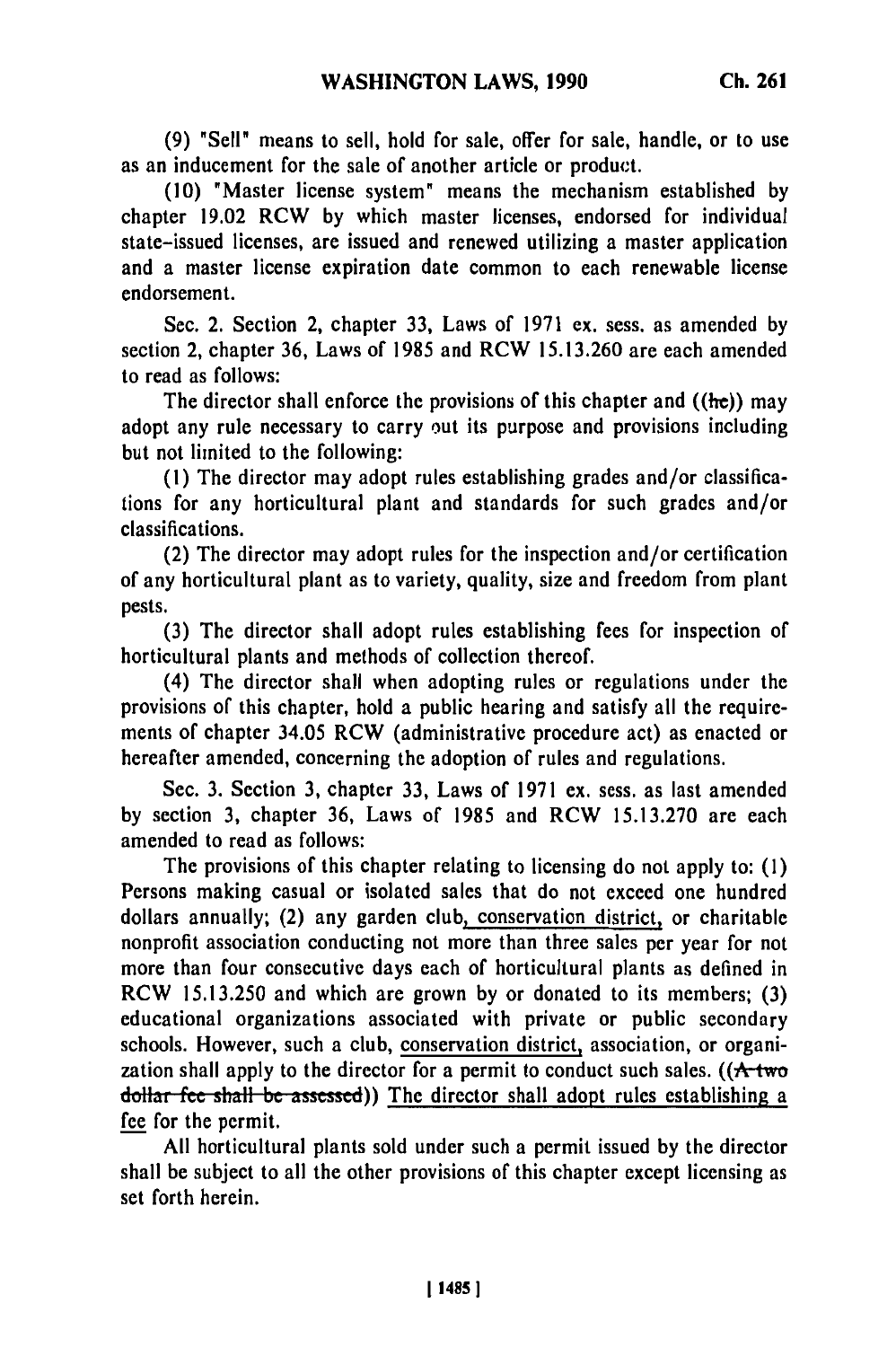Sec. 4. Section **7,** chapter **33,** Laws of **1971 ex.** sess. as last amended **by** section 2, chapter **35,** Laws of 1987 and RCW **15.13.310** are each amended to read as follows:

**(1)** There is hereby levied an annual assessment on the gross sale price of the wholesale market value for all fruit trees, fruit tree ((seedlings)) related ornamental trees, and fruit tree rootstock((<del>, and all other rootstock</del> used for fruit tree propagation)) produced in Washington, and sold within the state or shipped from the state of Washington **by** any licensed nursery dealer during any license period, as set forth in this chapter. Fruit tree related ornamental tree nursery stock shall be limited to the genera, Chaenomeles, Cydonia, Crataegus, Malus, Prunus, Pyrus, and Sorbus. This annual assessment is based on the first sale price of such nursery stock except for rootstocks which are replanted and/or grafted and planted for growing-on in the nursery. The director shall **by** rule subsequent to a hearing determine the rate of an assessment conforming with the costs necessary to carry out the fruit tree certification and nursery improvement programs specified in RCW 15.13.470.

Such wholesale market price may be determined **by** the wholesale catalogue price of the seller of such fruit trees, fruit tree ((seedlings)) related ornamental trees, or fruit tree rootstock or of the shipper moving such fruit trees, fruit tree ((seedlings)) related ornamentals, or fruit tree rootstock out of the state. **If** the seller or shipper do not have a catalogue, then such wholesale market price may be based on the actual selling price or an average wholesale market price. The director in determining such average wholesale market price may use catalogues of various businesses licensed under the provisions of this chapter or any other reasonable method.

(2) Such assessment shall be due and payable on the first day of July of each year.

**(3)** The gross sale period shall be from July **1** to June **30 of** the previous license period.

(4) The department may audit the records of licensees during normal business hours to determine that the appropriate assessment has been paid.

Sec. **5.** Section **8,** chapter **33,** Laws of **1971** ex. sess. as amended **by** section **5,** chapter **73,** Laws of **1983 1st** ex. sess. and RCW **15.13.320** are each amended to read as follows:

An advisory committee is hereby established to advise the director in the administration of the fruit tree and fruit tree related ornamental tree certification and nursery improvement program.

(1) The committee shall consist of five fruit tree ((nurserymen)) nursery dealers and the director or  $((\overrightarrow{his}))$  the director's designated appointee.

(2) The director shall appoint this committee from names submitted **by** the Washington state nurserymen's association.

**Ch. 261**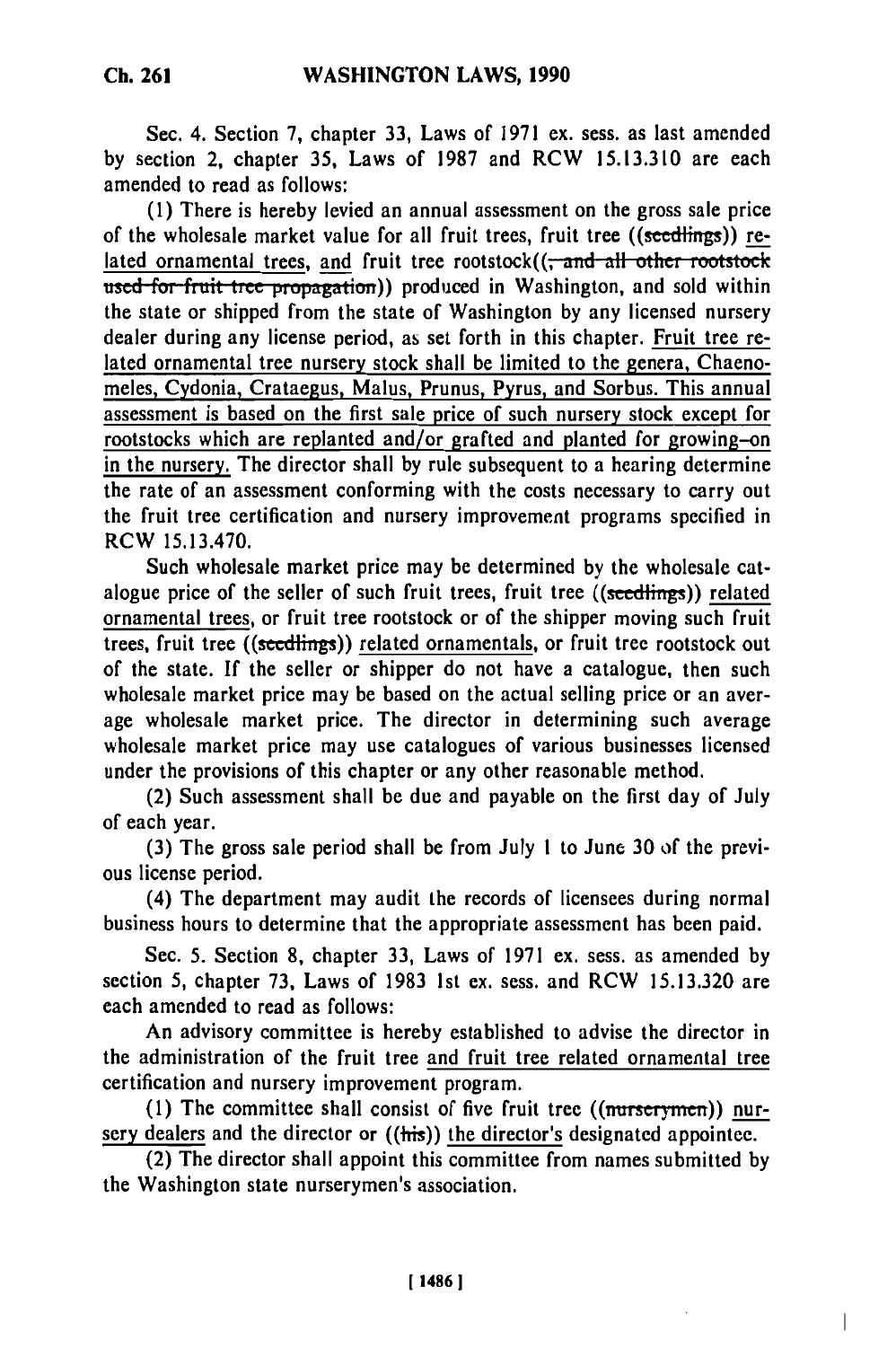**(3)** The terms of the members of the committee shall be staggered and the members shall serve a term of three years and until their successor has been appointed and qualified.

In the event a committee member resigns, is disqualified, or vacates  $(\text{this})$  a position on the committee for any other reason the vacancy shall be filled **by** the director under the provisions of this section governing appointments.

Sec. **6.** Section **6,** chapter **73,** Laws of **1983 1st** ex. sess. and RCW **15- .13.335** are each amended to read as follows:

An advisory committee is hereby established to advise the director in the administration of this chapter.

**(1)** The committee shall consist of not less than four members, representing the interests of licensed nursery dealers and the nursery industry, appointed **by** the director in consultation with the following ((membes)) persons: The president((<del>, or an appointee designated by the president,</del>)) of (a) the Washington state floricultural association, (b) the Washington state bulb association, and (c) the Washington state nursery and landscape association; and the director or ((his)) the director's designated appointee.

(2) The terms of the members of the committee shall be ((the same as the terms of the officers for the association set forth in subsection  $(1)$  of this section)) staggered and the members shall serve a term of three years and until their successors have been appointed and qualified.

In the event a committee member resigns, is disqualified, or vacates a position on the committee for any other reason, the vacancy shall be filled **by** the director under the provisions of this section governing appointments.

Sec. 7. Section **11,** chapter **33,** Laws of 1971 **ex.** sess. as amended by section 43, chapter 175, Laws of 1989 and RCW 15.13.350 are each amended to read as follows:

The director may, ((whenever he determines)) after determining that an applicant or licensee has violated any provisions of this chapter, and complying with the notice and hearing requirement and all other provisions of chapter 34.05 RCW concerning adjudicative proceedings, deny, suspend, or revoke any license issued or which may be issued under the provisions of this chapter.

Sec. 8. Section **13,** chapter **33,** Laws of 1971 **ex.** sess. and RCW **15- .13.370** are each amended to read as follows:

Any person licensed under the provisions of this chapter may request, upon the payment of actual costs to the department as prescribed by the director, the services of a horticultural inspector at such licensee's place of business or point of shipment during the shipping season. Subsequent to inspection such horticultural inspector shall issue to such licensee a certificate of inspection ((in triplicate)) signed by (( $\lim$ )) the inspector covering any horticultural plants which  $((he))$  the inspector finds not to be infected with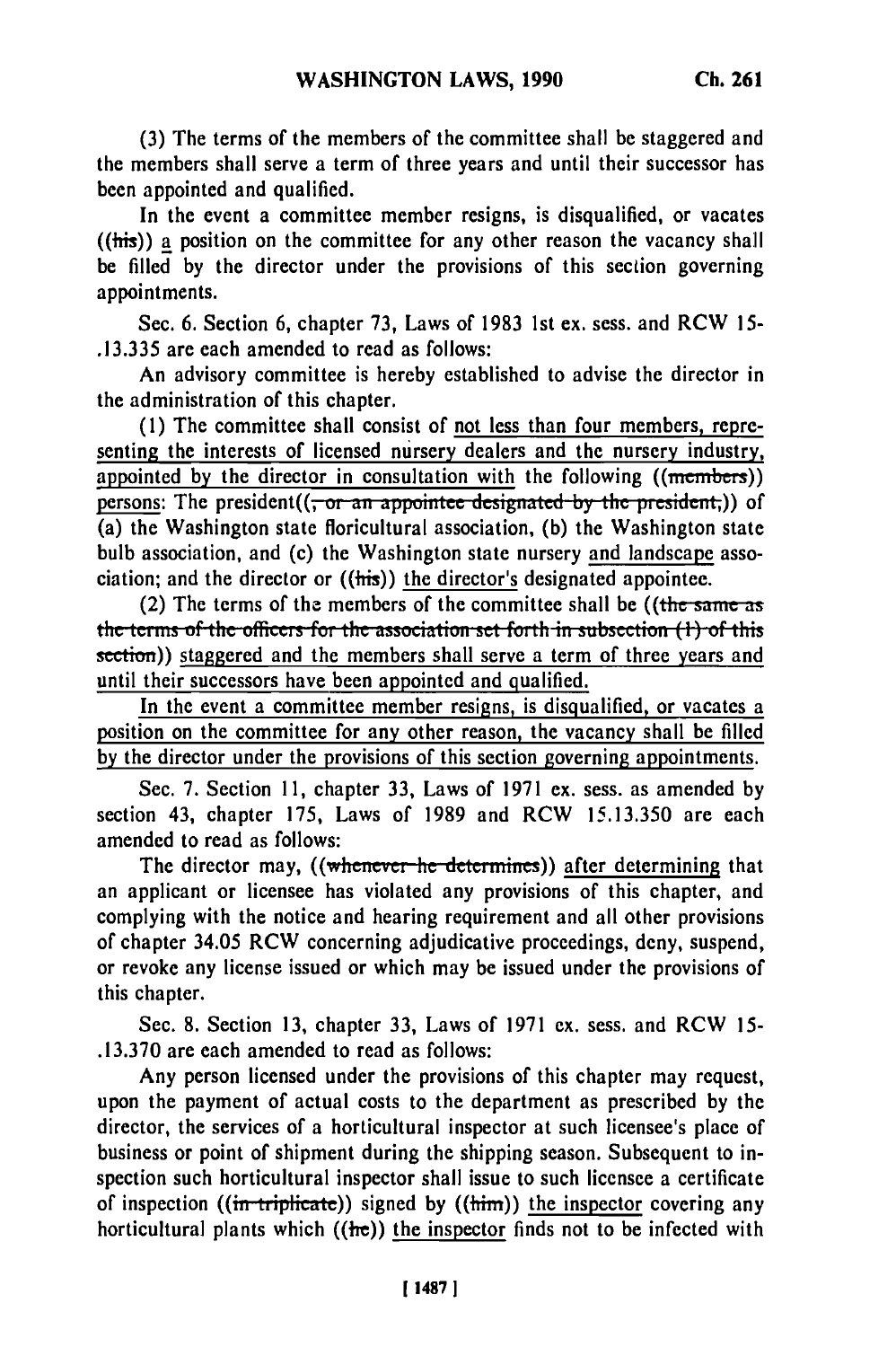**plant** pests and in compliance with the provisions of this chapter and rules adopted hereunder.

Sec. **9.** Section 14, chapter **33,** Laws of **1971** ex. sess. and RCW **15- .13.380** are each amended to read as follows:

The director shall prescribe, in addition to those costs provided for in RCW **15.13.370,** any other necessary fees to be charged the owner or  $((this))$  the owner's agent for the inspection and certification of any horticultural plant subject to the provisions of this chapter or rules adopted hereunder, and for the inspection and certification when such inspection and certification is performed at the request of any person financially interested in any horticultural plants which are, or are not subject to the provisions of this chapter or rules adopted hereunder, produced in or imported into this state. The inspection fees provided for in this chapter shall become due and payable ((by the end of the next business day and if such are not paid within the prescribed time, the director may withdraw inspection or refuse to perform any inspection or certificatio... service for the person in arrears:<br>PROVIDED, That in such instances the director may demand and collect inspection and certification fees prior to inspecting and certifying any horticultural plants for such person)) upon billing by the department. A late charge of one and one-half percent per month shall be assessed on the unpaid balance against persons more than thirty days in arrears. In addition to any other penalties, the director may refuse to perform any inspection or certification service for any person in arrears unless the person makes payment in full prior to such inspection or certification service.

Sec. 10. Section 17, chapter 33, Laws of 1971 ex. sess. and RCW 15- .13.410 are each amended to read as follows:

Each shipment of horticultural plants transported or shipped into the state and/or offered for retail sale within the state shall be legibly marked or tagged in a conspicuous manner, and shall include the following:

(1) The ((kind of horticultural plant(s))) common name; botanical name; and variety or color picture.

(2) When plants, other than floricultural products are on display for retail sale, ((one plant per block)) each unit of sale shall be tagged as prescribed above. On mixed lots or blocks, each plant shall be tagged as prescribed above.

(3) Any other necessary information prescribed, **by** rule, **by** the director. The director may, whenever  $((he))$  the director finds that any horticultural plant is not properly marked, order it off sale until it is properly marked, or order that it be returned to the consignor for proper marking.

(4) **If** the plant is a patented plant or is produced under a grower agreement, that fact shall be noted on the label or tag.

Sec. 11. Section **18,** chapter 33, Laws of 1971 ex. sess. and RCW 15- .13.420 are each amended to read as follows: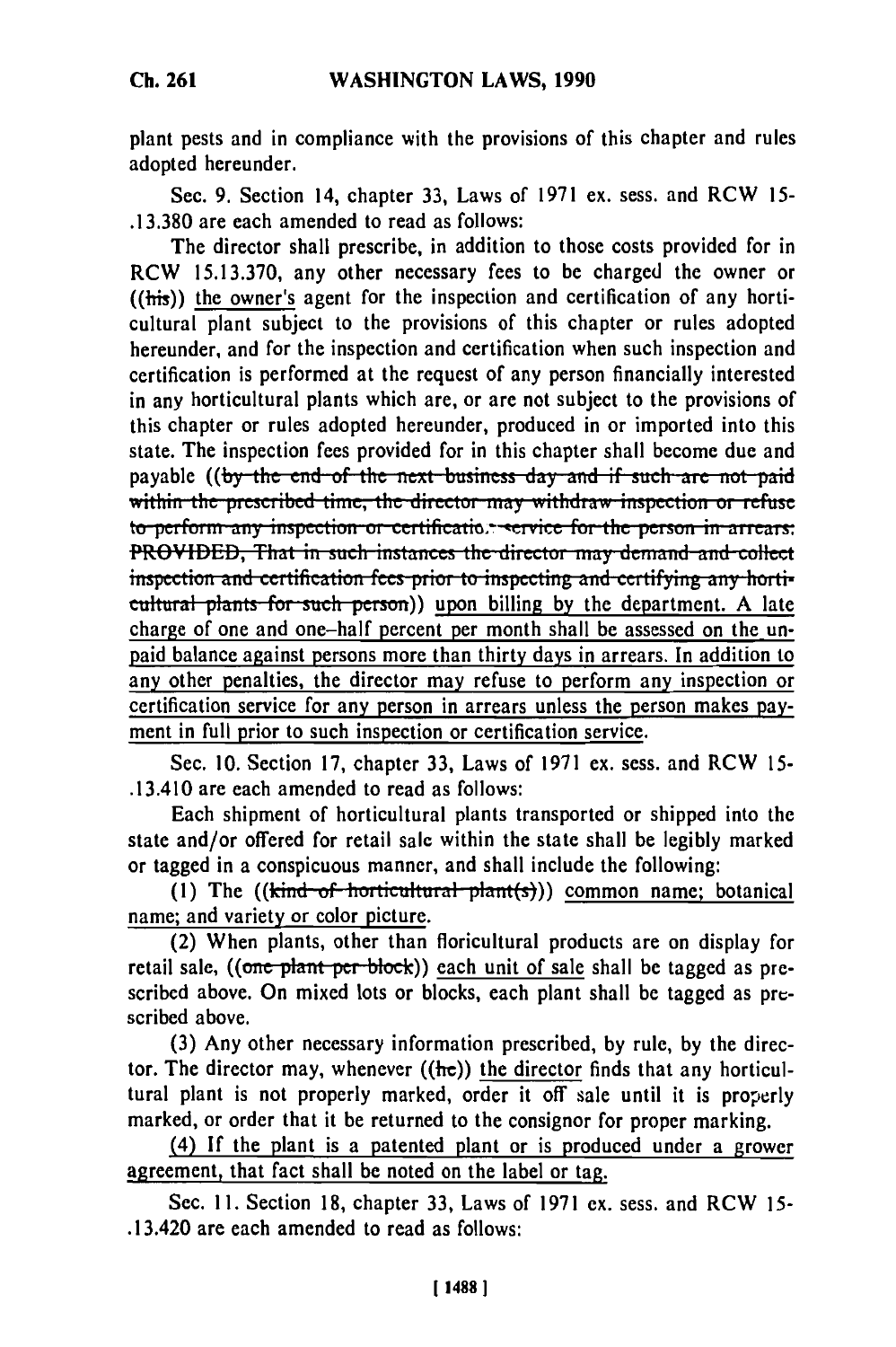It shall **be** unlawful for any person:

**(1)** To falsely represent that ((he)) the person is the agent or representative of any nursery dealer in horticultural plants;

(2) To deceive or defraud another in the sale of horticultural plants **by** substituting inferior or different grades from those ordered;

**(3)** To bring into this state any horticultural plants infested with plant pests, or to sell, offer for sale, hold for sale, distribute, ship or deliver any horticultural plants infested with plant pests;

(4) To sell, offer for sale, hold for sale, solicit orders for or distribute horticultural plants **by** any method which has the capacity and tendency or effect of deceiving any purchaser or prospective purchaser as to the quantity, size, grade, kind, species, age, maturity, condition, vigor, hardiness, number of times transplanted, growth ability, growth characteristics, rate of growth or time required before flowering or fruiting, price, origin or place where grown, or in any other material respect;

**(5)** To advertise the price of horticultural plants without denoting the size of the plant material;

**(6)** To make the following representations directly or indirectly, without limiting the effects of this section:

(a) That any horticultural plant has been propagated **by** grafting or budding methods, when such is not the fact;

**(b)** That any horticultural plant is healthy and will grow anywhere without the use of fertilizer, or will survive and produce without special care, when such is not a fact;

(c) That any horticultural plant blooms the year around, or will bear an extraordinary number of blooms of unusual size or quality, when such is not a fact;

**(d)** That any horticultural plant is a new variety, when in fact it is a standard variety to which the person who is selling or holding such horticultural plant for sale has given a new name;

(e) That any horticultural plant cannot be purchased through usual outlets, or that limited stocks are available, when such is not the fact;

(f) That any horticultural plant offered for sale will be delivered in time for the next, or any specified, seasonal planting when the seller is aware of factors which make such delivery improbable;

(g) That the appearance of any horticultural plant is normal or usual when the appearance so represented is in fact abnormal or unusual;

(h) That the root system of any horticultural plant is appreciably larger than that which actually exists, whether accomplished by means of packaging, balling or otherwise;

(i) That bulblets are bulbs;

(j) That any horticultural plant is rare or an unusual item, when such is not the fact;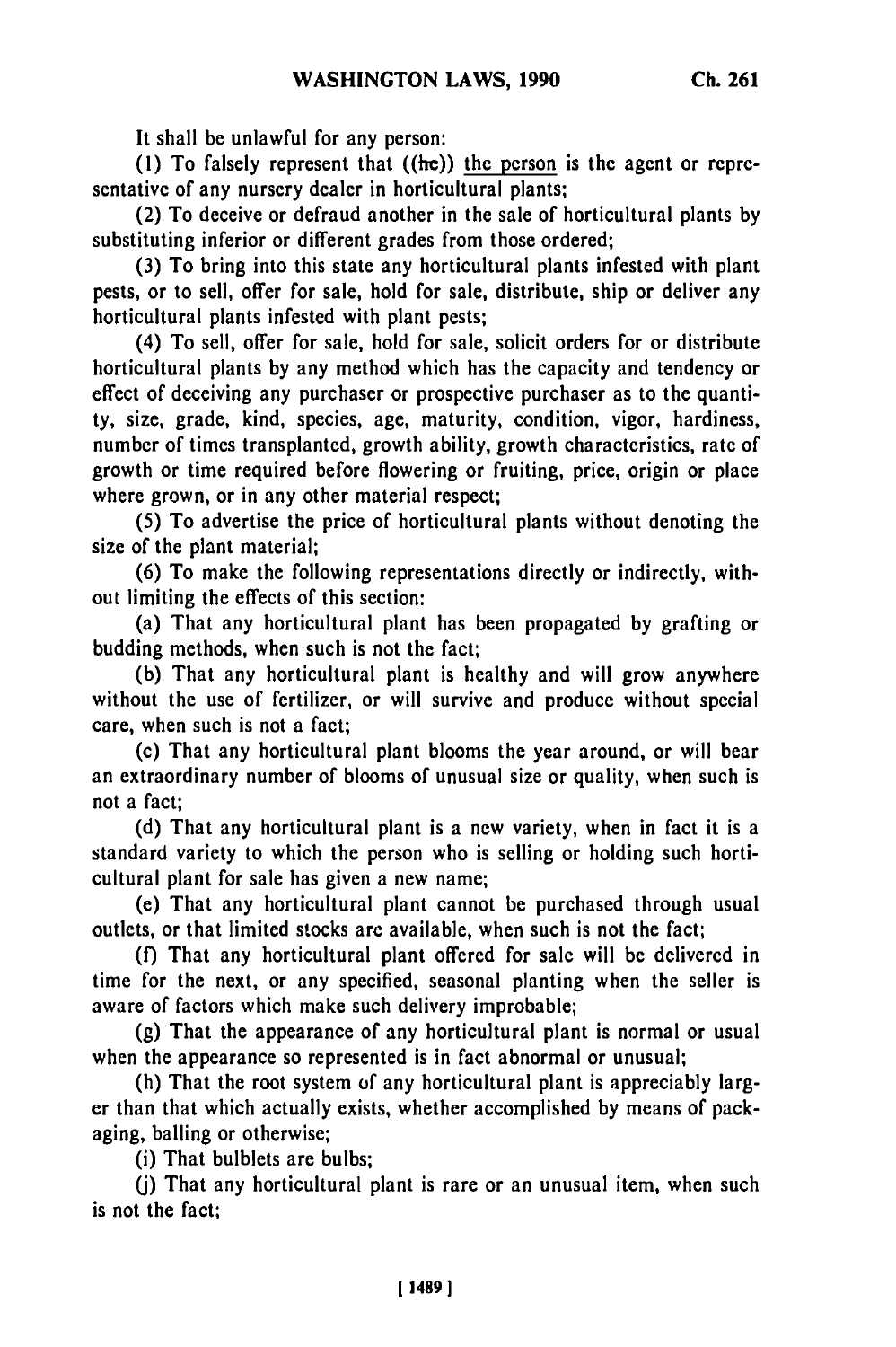**(7) To** sell, offer for sale or hold for sale, or plant for another person any horticultural plants on the basis of grade, unless such horticultural plants have been graded and/or classified and meet the standards prescribed **by** the director for such grades and/or classifications;

**(8)** To substitute any other horticultural plant for a horticultural plant covered **by** an inspection certificate;

**(9)** To sell, offer for sale, or hold for sale, or plant for another person, any horticultural plant which is dead, in a dying condition, seriously broken, frozen, or damaged, or abnormally potbound;

**(10)** To sell, offer for sale, or hold for sale, or plant for another person as other than collected horticultural plant any such collected horticultural plant within one year after its collection in its natural habitat unless it is conspicuously marked or labeled as a collected horticultural plant.

No publisher, radio and television broadcast licensee, advertising agency, or agency or medium for the dissemination of an advertisement, except the grower, packer, distributor, or seller of the article to which the advertisement relates, shall be subject to the penalties of RCW 15.13.490 **by** reason of  $((\overline{\text{his}}))$  dissemination of any false advertisement, unless  $((\overline{\text{he}}))$  the person has refused on the request of the director to furnish the name and address of the grower, packer, distributor, seller, or advertising agency in the state of Washington, who caused ((him to disseminate)) dissemination of such false advertisement.

Sec. 12. Section 20, chapter **33,** Laws of **1971 ex.** sess. and RCW **15-** .13.440 are each amended to read as follows:

The director shall condemn any or all horticultural plants in a shipment or when any such horticultural plants are held for sale, or offered for sale and they are found to be dead, in a dying condition, seriously broken, diseased, infested with harmful insects, damaged or frozen or abnormally potbound and shall order such horticultural plants to be destroyed or returned at shipper's option. The director's order shall be final fifteen days after the date of issuance, unless within such time the superior court of the county where the condemnation occurred shall issue an order requiring the director to show cause why ((his)) the order should not be stayed.

Sec. **13.** Section **25,** chapter **33,** Laws of **1971** ex. sess. as last amended **by** section **3,** chapter **35,** Laws of **1987** and RCW **15.13.470** are each amended to read as follows:

**All** moneys collected under this chapter shall be paid to the director, deposited in an account within the agricultural local fund, and used solely for carrying out this chapter and rules adopted under this chapter. No appropriation is required for the disbursement of moneys from the account **by** the director. Any residual balance of funds remaining in the nursery inspection fund on July **26, 1987,** shall be transferred to that account within the agricultural local fund: PROVIDED, That all fees collected for fruit tree, fruit tree ((seedling)) related ornamental tree, and fruit tree rootstock